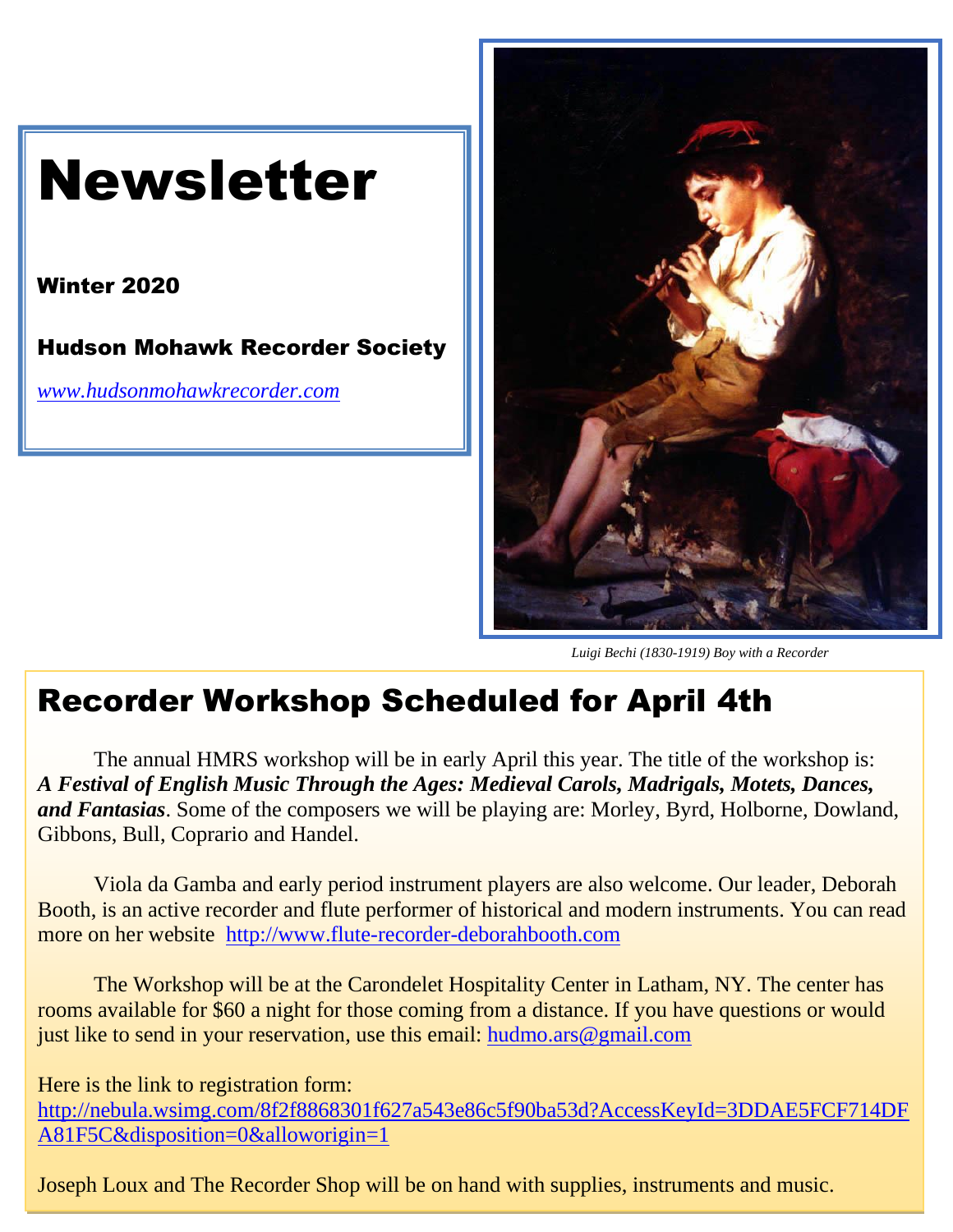

### Workshop slated for Presidents Day weekend

Want to spend a few days away and play recorder?? Then check out this 3 day workshop sponsored by Courtly Music Unlimited and taught by Richie and Elaine Henzler. Included among all the recorder merry-making is a Renaissance dance class taught by a professional. Workshop is located at the Queensbury Hotel in Glens Falls, NY.

[https://courtlymusicunlimited.com/docs/Winter%20Workshop%](https://courtlymusicunlimited.com/docs/Winter%20Workshop%20Flyer%202020.pdf) Click on the link below to see the flyer and order form: [20Flyer%202020.pdf](https://courtlymusicunlimited.com/docs/Winter%20Workshop%20Flyer%202020.pdf)

### Pruyn House Holiday Open House

Two ensembles played at the Pruyn House Christmas open house in Latham this past December.

. *Crow Hill- pictured from left: Linda Botimer, Carolyn Hermes, Tanya Hotalen and Lee Danielson*

*Pine Bush Players-pictured from left: Linda Botimer, Kathy Kuhrt, Janith Mason, Judy Pardee and Mike Kuhrt*

President's Message

Happy New Year to all!!

All our meetings this year will be at Lynnwood Reformed Church in Guilderland, The church supports a local Food Pantry and has asked HMRS members to donate. Just leave your donations inside the door when you come to a meeting.

Here's to a great musical year!! Linda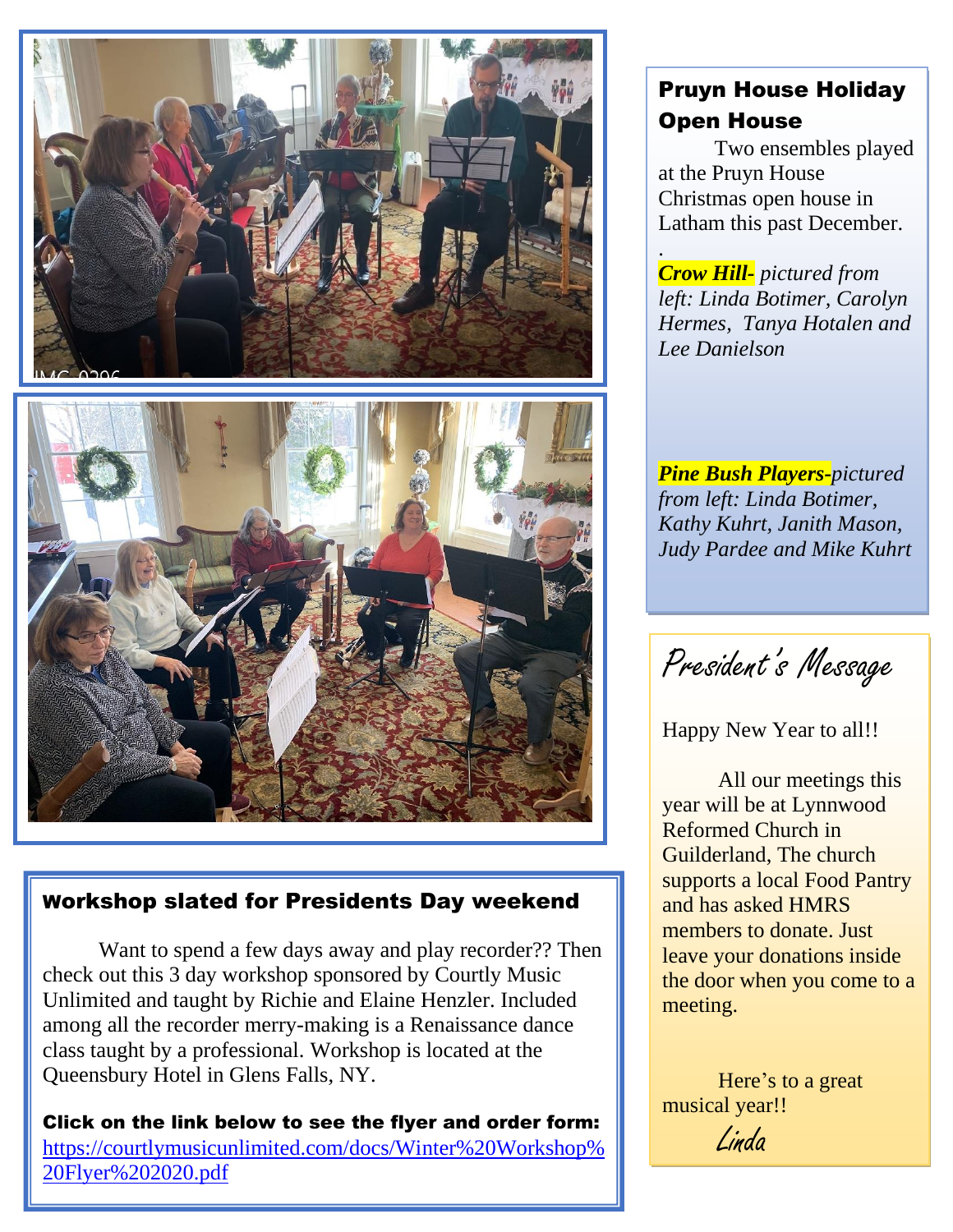

# How to Search for Recorder Music on YouTube

There was an interesting article in the last issue of "American Recorder" magazine about finding recorder music on YouTube. If you search using the keyword: *recorder*, you will get an enormous number of results. So limit your search by composer: *Handel recorder C major* or by group: *The Royal Wind Ensemble.*

American Recorder magazine maintains a channel on YouTube. I invite you to look at this as there is a lot explore: <https://www.youtube.com/user/americanrecordermag>

If you are looking for some help, try this YouTube tutorial: <https://www.youtube.com/user/SarahBlokfluit> Sarah has over 50,000 subscribers and an astonishing number of tutorials, performances and interviews. She is enthusiastic and fun!!!

# Save Date for HMRS Workshop This Spring!!!

Save the date for HMRS workshop: Saturday, April 4<sup>th</sup>, 2020 Leader: Deborah Booth

<http://flute-recorder-deborahbooth.com/>



### Lycaeides Plays at Church Reception

The ensemble, Lycaeides, performed with a small choir at Zion Lutheran Church in Schenectady in September. The occasion was to honor Scott Trexler who has been organist and choral director there for many years*. Pictured above: Marie-Luise Carreno, Linda Botimer and Carolyn Hermes.* 

Forgot HMRS meeting date or place? Go to our website [www.hudsonmohawkrecorder.com](http://www.hudsonmohawkrecorder.com/)